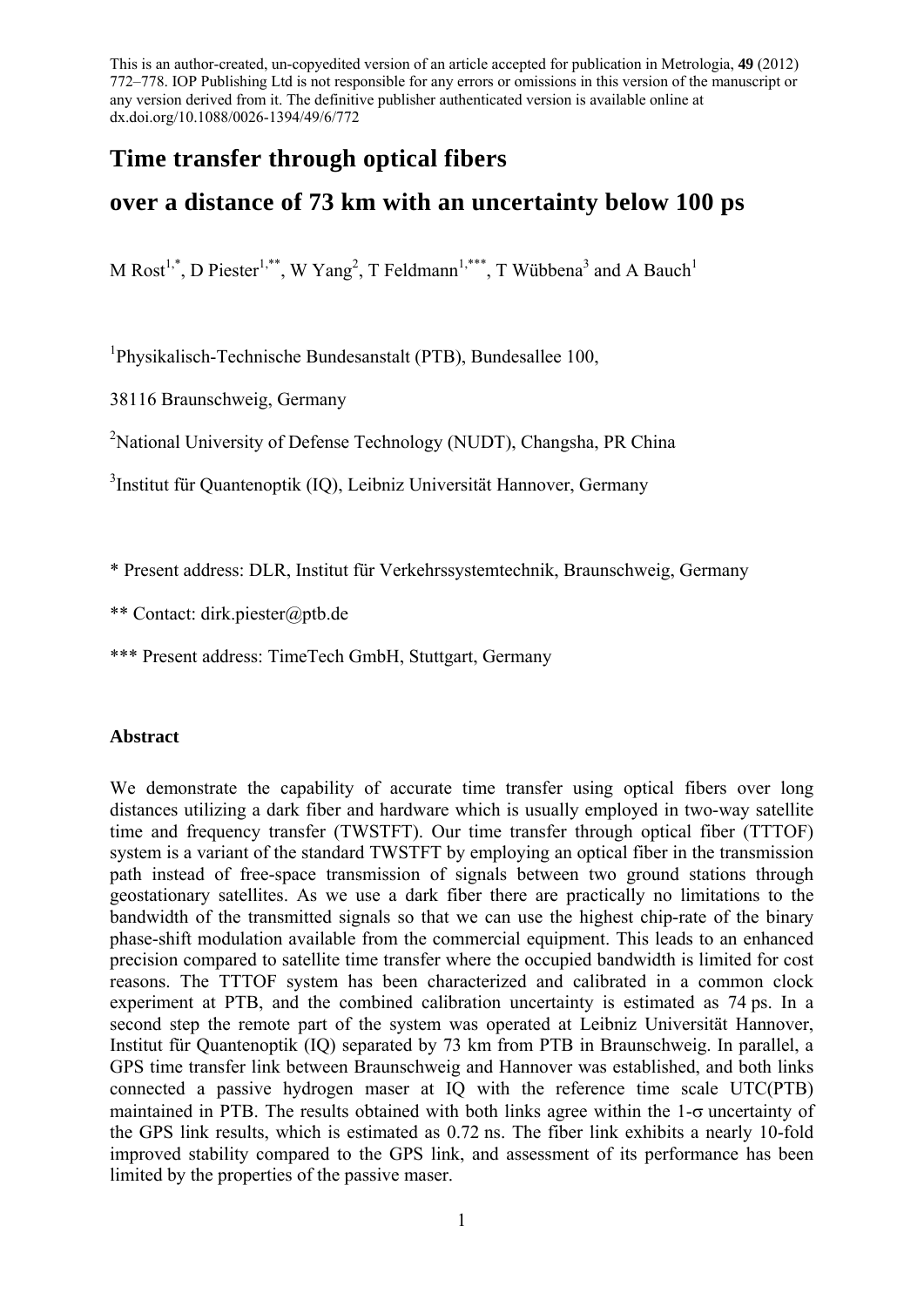## **1. Introduction**

Remote comparisons are indispensible in the metrology of time and frequency, and the recent progress in the accuracy of optical frequency standards [1] motivated several studies on optical frequency transfer through optical fibers [2, 3, 4]. This has to be distinguished from other objective targets such as transfer of standard frequencies modulated on optical carriers [5, 6] and accurate clock (time) comparisons using optical fibers [7, 8, 9]. In the latter cases often the term "time transfer" is used although a calibration of propagation delays is left undone so that the results demonstrate the precision and in some cases the reproducibility of the employed systems, but not necessarily the accuracy to compare epochs of the two (or more) clocks involved.

In previous experiments [10] we demonstrated time transfer using optical fibers (TTTOF) on the PTB campus with a reproducibility of better than 100 ps. The two-way technique employed guarantees cancellation of all long-term fiber variations due to the symmetry of the signal propagation path, as it was demonstrated before for frequency transfer [11]. Subsequently we will provide a full calibration budget for this type of time transfer. The previously developed system will be used to synchronize a remotely generated time-scale at a distant "satellite" time laboratory on PTB's campus [12], serving two-way satellite time and frequency transfer (TWSTFT) terminals and in the future one ACES microwave link ground terminal (ACES stands for Atomic Clock Ensemble in Space, [13]).

In this work we report on the operation of the TTTOF system in parallel to a calibrated GPS time-link over a distance of 73 km between the Physikalisch-Technische Bundesanstalt (PTB) and the Institut für Quantenoptik (IQ) at Leibniz Universität Hannover. The dedicated dark telecommunication fiber (SMF-28) installed between the two sites was used for experiments on optical frequency transfer before [14]. Details of the fiber route can be found in [15]. Section 2 of this paper contains an overview of the basic concept of two-way time transfer and a description of the experimental setup. In section 3 we detail the calibration procedure of the TTTOF equipment before we present in section 4 the results obtained. A conclusion and an outlook on further work are given in section 5.

# **2. Time transfer using the two-way method**

# *2.1 Experimental set-up*

TWSTFT has been used for many years for time transfer via geostationary satellites between various National Metrology Institutes (NMIs) participating in the generation of International Atomic Time (TAI) by the Bureau International des Poids et Mesures (BIPM) [16]. It is based on the exchange of pseudorandom noise (PRN) binary phase-shift keying (BPSK) modulated carrier signals through geostationary telecommunication satellites. The signals are travelling along reciprocal paths, and thus to first order propagation delays due to ionosphere, troposphere and to changing satellite position are suppressed. The phase modulation is synchronized with the local clock's 1 PPS (one pulse per second) output. Each station uses a dedicated PRN for its BPSK sequence in the transmitted signal. The receiving equipment is able to generate the BPSK sequence of the remote stations and to reconstitute a 1 PPS tick from the received signal. This is measured by a time-interval counter (TIC) with respect to the local clock. Instead of translating the PRN modulated signal at 70 MHz to the Ku-band for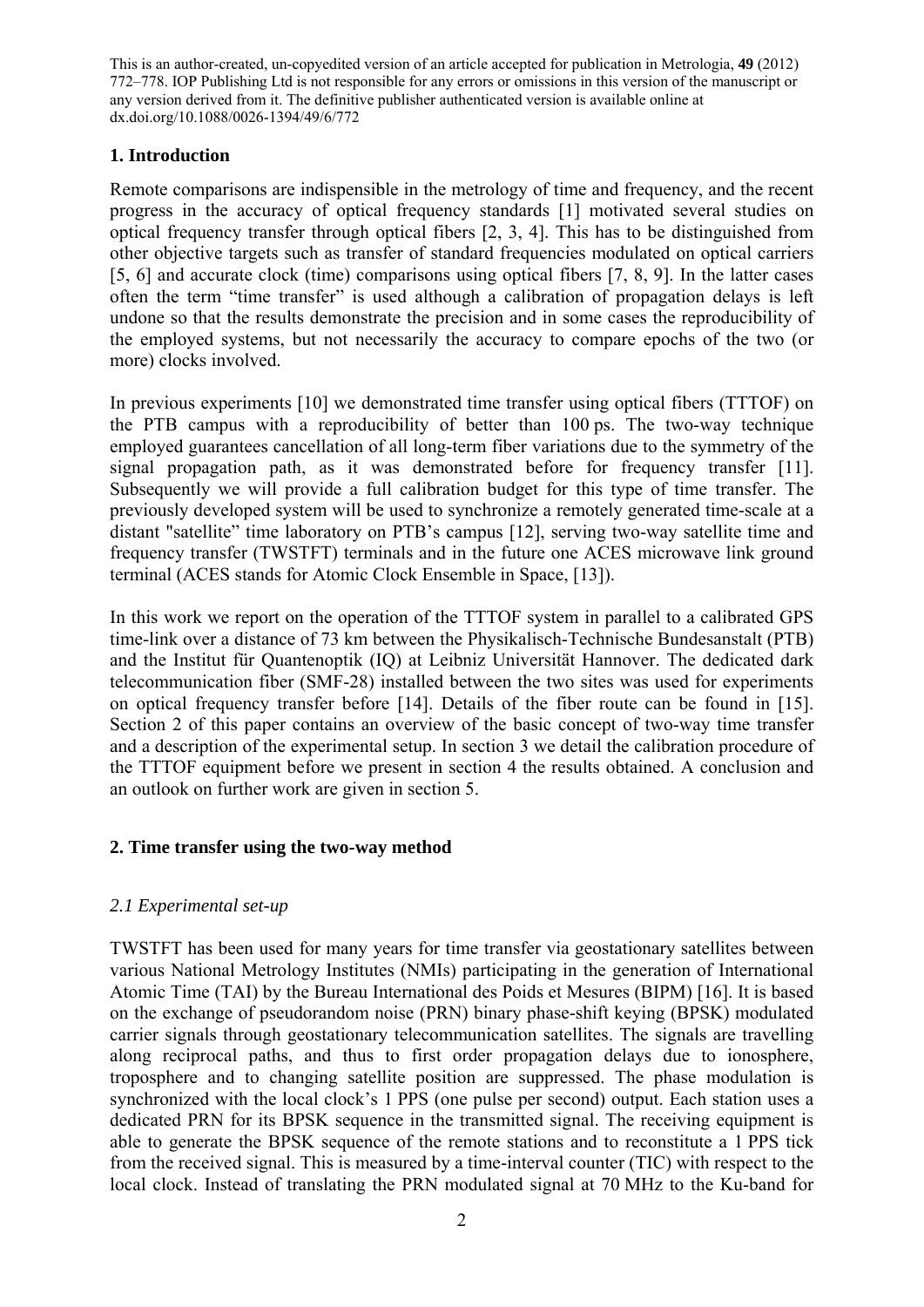transmission, it is in the present case modulated onto an optical carrier which is then transmitted through a fiber.

In figure 1 a schematic view of the experimental setup is shown. Both parts of the transfer system include a Satellite Time and Ranging Equipment (SATRE) modem manufactured by TimeTech GmbH, Stuttgart, Germany. The modems are supplied with 10 MHz and 1 PPS reference signals representing the time scales or clocks at each side. In the remote setup a frequency distribution amplifier (FDA) and a pulse distribution amplifier (PDA) provide reference signals for the accompanying GPS timing receiver. The chip rate of the modem output signals can be configured in several steps from 1 to 20 Mcps. For best performance we use the maximum chip rate of 20 Mcps in our experiment, resulting in the lowest instability of the comparison data. The output signals are modulated onto optical signals at 1550 nm by using electro-optical transmitters (E/O) from Linear Photonics (IFL TimeLink). Optical circulators are used to combine transmitted and received signals at both ends of the fiber. Optical isolators at both sides protect the E/O against back-scattered light from the circulators. The two optical signals are transported through one single-mode fiber in opposite directions whereby the signals in both directions should be influenced identically during their passage so that the two-way data analysis, described in the following section removes such effects to first order. At each side, an opto-electrical receiver (O/E) converts the signal again to 70 MHz electrical signal, which is subsequently fed to the receiving part of the modems.

In this experiment we wanted to avoid any additional optical amplifier and thus its contributions to the transfer uncertainty [7, 17], so that the maximum distance that could be bridged was about 100 km for the following reason. The E/O converter accepts a maximum electrical input power of 0 dBm, and the input to the modem at the end has to be larger than 55 dBm. The optical output power of the E/Os (5 dBm maximum) is reduced by about 0.2 dB/km inside the fiber and by additional losses in connectors, in total by 27 dB. Previous experiments showed that the internal modem delay is power dependent, so the electrical input signal power to the modems has to be adjusted to a constant value via a variable attenuator in the optical path, independent of the length of the fiber used.

### *2.2 Definition of the observables*

The following formulas describe the two-way time transfer through the fiber link as illustrated in figure 1. Here we use indices L and R for quantities referring to the local and remote setup, respectively, which reflects the situation of time transfer from the laboratory to a remote location. The modems perform several functions: 1 PPS signals synchronous with the transmitted PRN signal and with the received PRN signal are generated, designated 1PPSTX and 1PPSRX, respectively. Two measurements are provided: 1PPSTX – 1PPSRX, designated as *TD*, and 1PPSREF – 1PPSTX, designated as *REFDELAY*. The following two relations are valid (using designations from figure 1):

$$
TD_{L} = TA_{L} - CAB_{L} - REFDELAY_{L} - TA_{R} + CAB_{R} + REFDELAY_{R} + PROP_{R,L}
$$
\n(1)

$$
TD_R = TA_R - CAB_R - REFDELAY_R - TA_L + CAB_L + REFDELAY_L + PROP_{L,R}.
$$
\n(2)

*CAB* represents the cable delay between the local time scale reference point and the input to the modem. *PROP*<sub>L,R</sub>, e. g., is the sum of the signal delay in the local setup,  $TX_L$ , of  $SP_{LR}$ , and of the signal delay in the receive branch of the remote setup,  $RX_R$ .  $SP_{L,R}$  is the transmission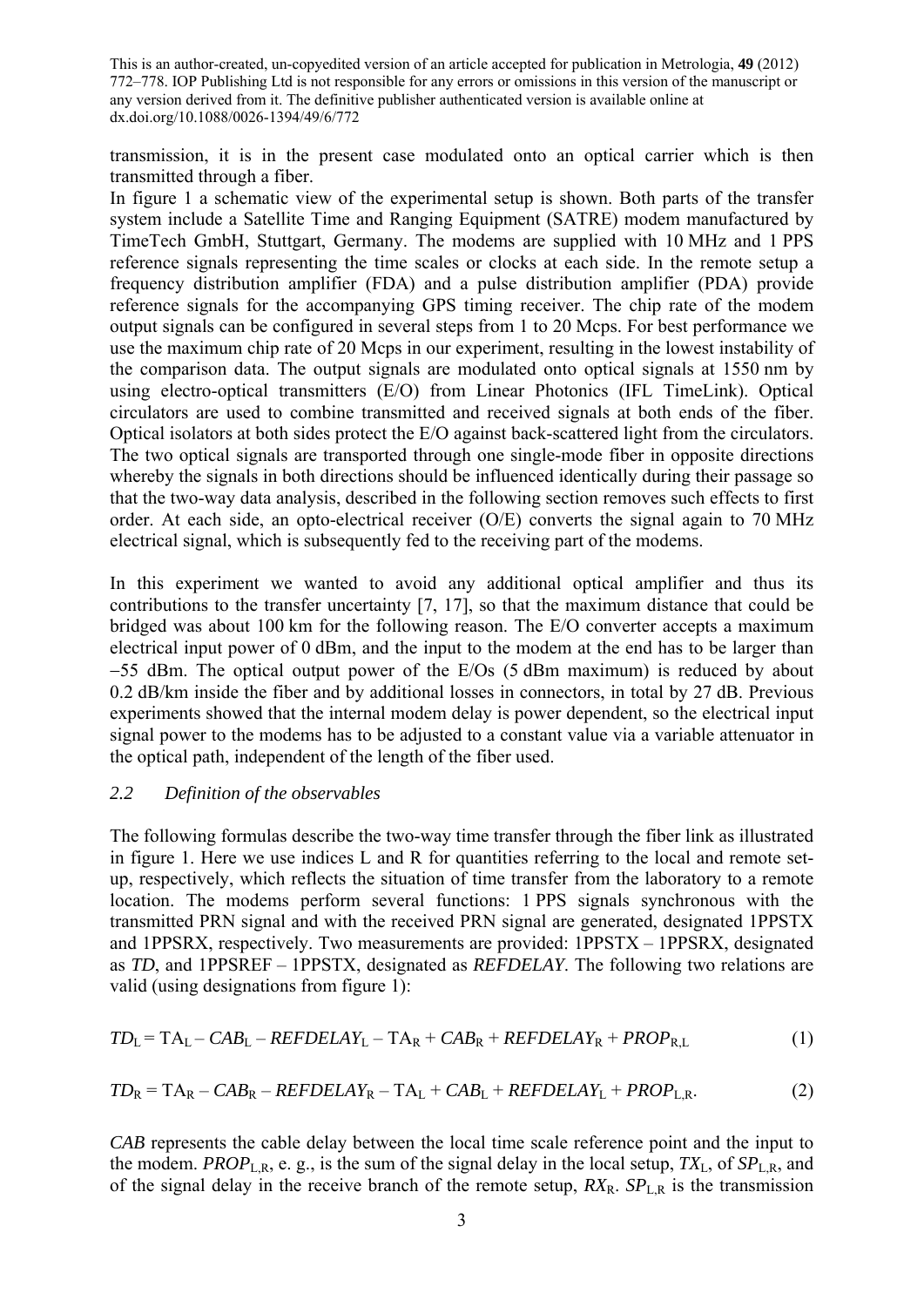path delay from the local setup to the remote setup, and  $SP_{R,L}$  is the delay of the signal using the same path in the opposite direction. For a single optical fiber connection between the two sites  $SP_{LR} = SP_{RL}$  is valid in good approximation. The two measurements performed finally provide the quantity of interest,  $TA_L - TA_R$ , where  $TA_L$  and  $TA_R$  represent the local and the remote clock signal (1 PPS), respectively:

$$
TA_{L} - TA_{R} = \frac{1}{2} (TD_{L} - TD_{R}) + \{CAB_{L}\} - CAB_{R} + \{REFDELAY_{L}\} - REFDELAY_{R} + \frac{1}{2} (PROP_{L,R} - PROP_{R,L}) \}.
$$
\n
$$
(3)
$$

The quantities inside curled brackets in (3) are considered as constants. The first two are constant as long as the local set-up remains unchanged. The third one depends on the constant internal delays in the equipment and the condition  $SP_{LR} = SP_{RL}$ . The determination of these terms represents the "calibration" of the time transfer set-up. To this end, the two setups are operated side-by-side in a so-called common clock configuration resulting in  $TA_L = TA_R$ thus:

$$
0 = \frac{1}{2} (TD_L - TD_R) - CAB_R - REFDELAY_R + \{ CAB_L + REFDELAY_L + \frac{1}{2} (PROP_{L,R} - PROP_{R,L}) \}.
$$
\n
$$
(4)
$$

Based on (4), we introduce the quantity *CALR* through

$$
CALR = [-\frac{1}{2} (TD_L - TD_R) + CAB_R + REFDELAY_R]_{CC} = \{ CAB_L + REFDELAY_L + (PROP_{L,R} - PROP_{R,L}) \},
$$
\n
$$
(5)
$$

where the index CC indicates that all quantities inside the squared brackets are determined during the common-clock set-up. Having determined this value, the set-up can be installed at its remote destination, and can provide the difference between two different time scales,  $TA_L - TA_R$  as

$$
TA_{L}-TA_{R}=[\frac{1}{2}(TD_{L}-TD_{R})-CAB_{R}-REFDELAY_{R}]_{RR}+CALR,
$$
\n(6)

without the knowledge of the individual signal delay contributions from  $(4)$ . Quantities inside  $[\dots]_{RR}$  are determined at the remote site, and numerical values are usually different from those in  $[\,\cdot\,,\cdot\,]_{CC}$  as cables of different length are presumably connecting the local reference signals to the remote setup on both sites. The *REFDELAY* values are (non-zero) constants during each measurement campaign as the input signals (1 PPS and 10 MHz) to both modems originate from the same sources.

#### **3. Characterization of statistical and systematic measurement uncertainty**

For the initial calibration, both setups were operated for a couple of days in a common clock mode, as described before, connected to UTC(PTB) as a common time and frequency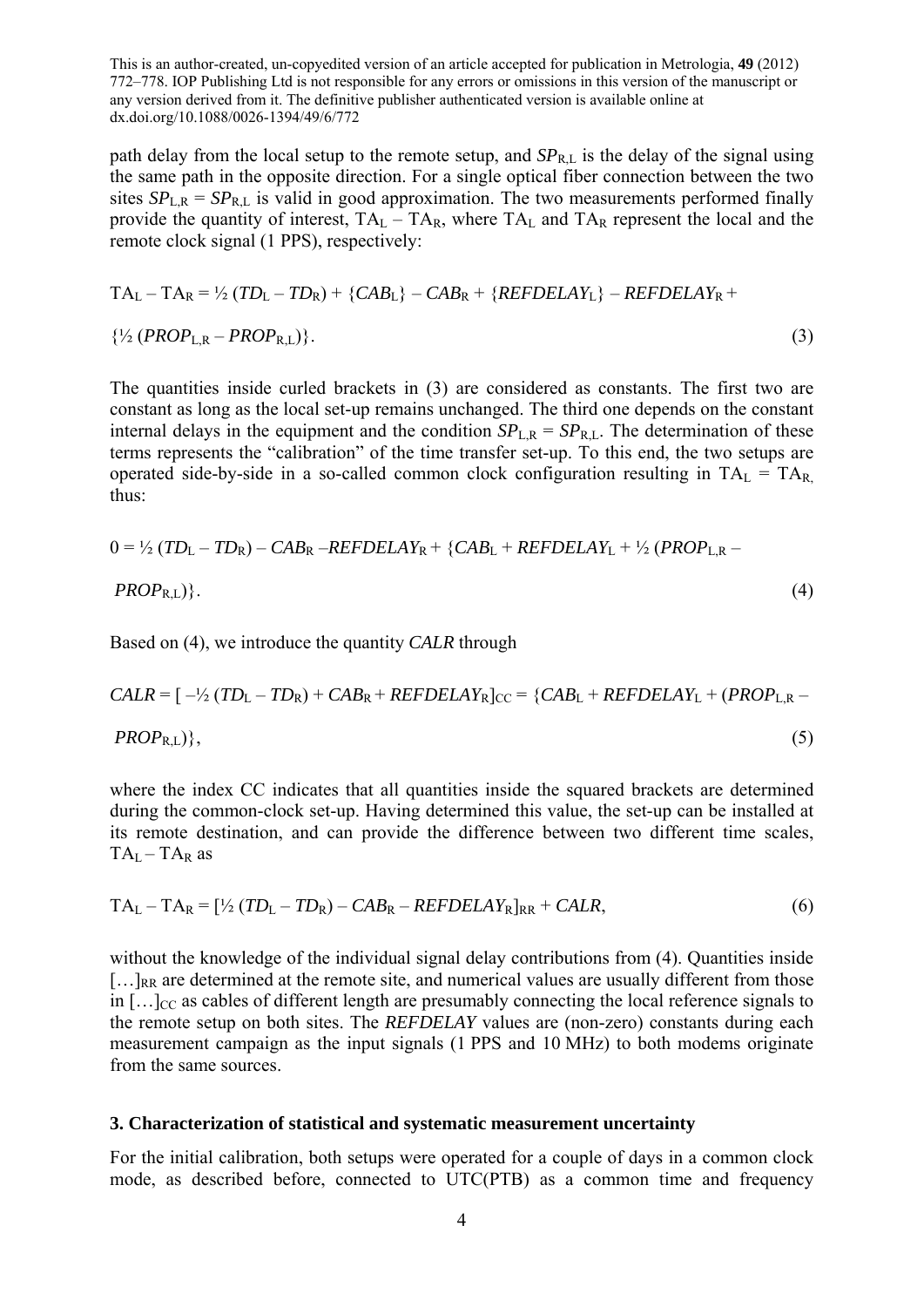reference. In figure 2a the configuration is shown. For all delay measurements one TIC with a constant trigger level and a 50  $\Omega$  input impedance was used. The delay  $CAB_R$  between the UTC(PTB) reference point and the input to the remote setup was measured by subsequently connecting UTC(PTB) and 1PPSREF to one input of the TIC while at the second input an auxiliary 1 PPS (phase coherent to UTC(PTB)) was permanently connected. We found an uncertainty of this reference connection of only  $U_{REF}$  = 38 ps (consisting of statistical and systematic contributions  $u_A = 28$  ps and  $u_B = 25$  ps, respectively). The additional systematic term for time interval measurements specified by the manufacturer for the time interval counter  $(u_B = 0.5 \text{ ns})$  need not be taken into account because it cancels out. The uncertainty of the *CALR* value is then the quadratic sum of  $U_{REF}$  and statistical contributions from the measurements  $\frac{1}{2}$  (*TD*<sub>L</sub> – *TD*<sub>R</sub>) and *REFDELAY*<sub>R</sub>, respectively. During this calibration phase the TTTOF system was operated with a short fiber connecting the local and the remote setup.

In previous experiments the reproducibility of the set-up against power on-off cycles as well as the dependence of measurement results on the length of the fiber used in common-clock mode had been investigated, as such dependence would need to be accounted for in the uncertainty budget [12]. Figure 3 shows results of raw clock differences<sup>1</sup>  $RCD = (TD<sub>L</sub> -$ *TD*R)/2 of sequential operation with a short fiber connection and a longer fiber connection with fibers of various lengths on a cable drum. If the assumption  $SP_{LR} = SP_{RL}$  is valid we would expect no significant variation of the raw clock differences when we change the length of the fiber. However, reflections along the (optical) signal path may cause multipath effects having a possible impact on the overall accuracy. We found a standard deviation (*SD*) of 17 ps. Even better reproducibility had been shown in previous power on-off cycles (*SD* = 6.2 ps) and sequential operation with a 2-m fiber and a 2-km test loop  $(SD = 6.0 \text{ ps})$ .

At the local site in Braunschweig the setup was operated simultaneously with a travelling GPS receiver (TR) setup, which had been used to calibrate other time links before [18, 19]. The TR consists of a receiver type GTR50 manufactured by DICOM together with a Stanford Research Systems SR620 TIC. The reference receiver at PTB is an Ashtec Z12-T (acronym PTBB). For the evaluation of the carrier phase, the NRCan-PPP software was used<sup>2</sup> [20]. Shipping the TR after all calibration parameters had been determined, together with the TTTOF setup, allowed us to compare the performance of both time transfer systems as shown in figure 2b. At IQ both devices were connected to a passive hydrogen maser PHM (PTB's property), which had been operated there for quite some time. The electrical output power of the modems and the attenuator in the optical fiber-way were adjusted in such a way, that both modems received the signals of each others with the same signal power as in the initial common clock installation.

The analysis of the stability was performed before and after the TTTOF experiment, so that any changes to the system during the transportation could be detected. Figure 4a shows a phase-plot over a five-day period after the return to PTB. The peak-to-peak variations of raw clock differences lie in a narrow band of 60 ps, except for an artifact at Modified Julian Date MJD 55862.3. The reduced noise between MJD 55863 and 55865 may result from quiet

1

<sup>&</sup>lt;sup>1</sup> As  $TD<sub>L</sub>$  and  $TD<sub>R</sub>$  are based on 1PPS measurements, they are provided by both modems every second and recorded by two computers connected to both modems, respectively.

<sup>&</sup>lt;sup>2</sup> RINEX data were processed using the NRCan CSRS-PPP software package along with rapid IGS products as precise satellite clock and ephemeris input. The software calculates the position and clock offset for a receiver based on a Kalman-filter algorithm. The parameters for the troposphere model and filter boundary conditions were adjusted in the same way as they were found to be optimal for time transfer by the BIPM.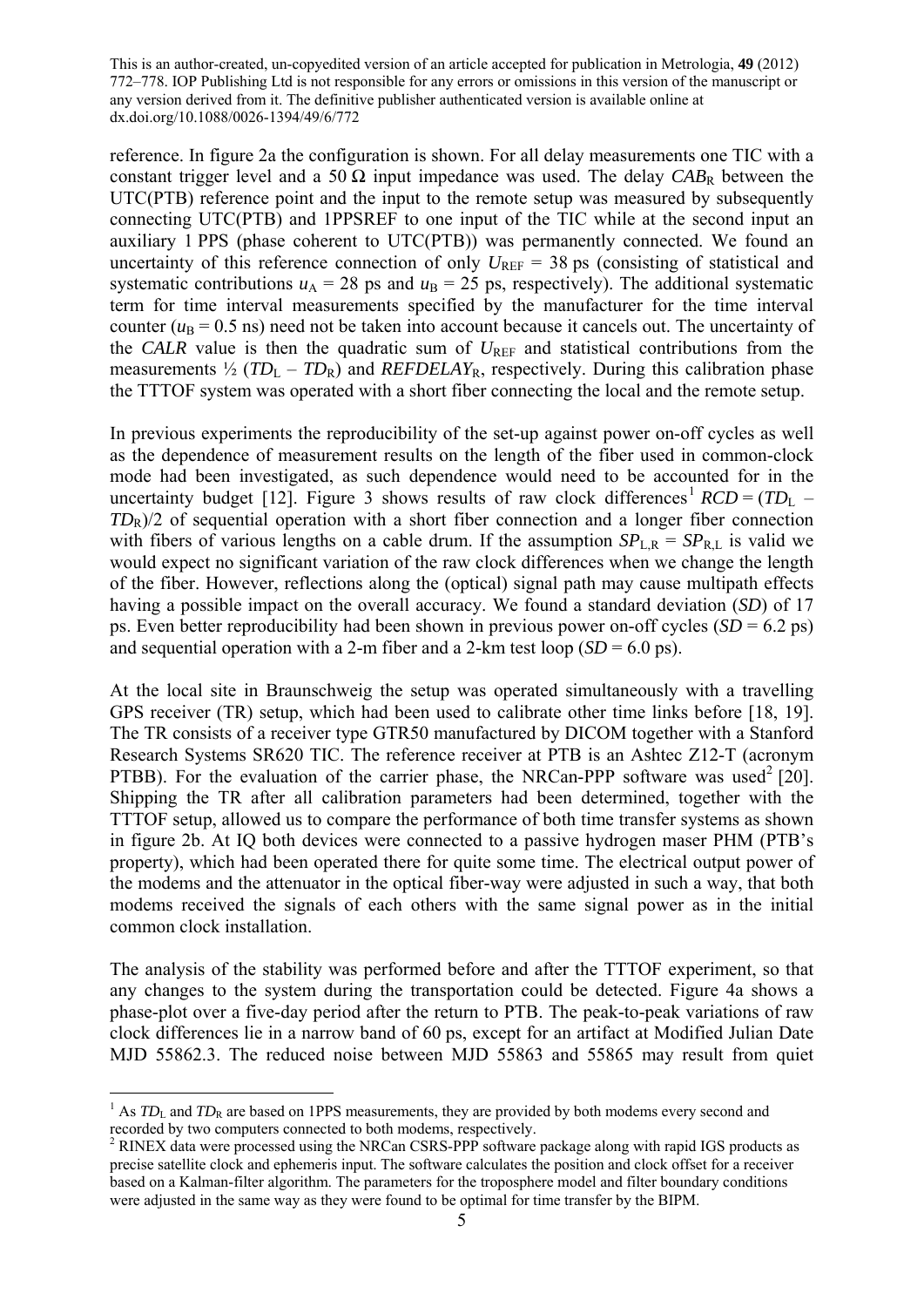weekend-days in the laboratory. In figure 4b the TDEV for the five-day data set and a one-day measurement period at MJD 55863, respectively, are displayed. The lowest instability can be found for τ between 100 and 1000 seconds. Therefore, and because the used GPS-PPP-data (for details see [18] and references therein) are available every 300 s we chose this as the averaging time of all further analysis.

The TDEV values in figure 4 are always below 6 ps, and as low as 800 fs at averaging intervals of 300 s. Nevertheless in our uncertainty budget we assigned a 6 ps statistical contribution for the raw clock difference measurements. Another uncertainty contribution is due to the power dependence of the measurement results. We showed that it is below 3.4 ps if the power is kept constant to  $\pm$  – 1 dB, and we were able to keep the power level adjusted to  $< 0.1$  dB.

Due to schedule constraints only a one day common clock measurement was possible before the shipping of the instruments to Hannover, and the mean over this period exhibits a difference from the data shown in figure 4 which amounts to 40 ps. This is larger than the typical reproducibility and stability values obtained in the laboratory as discussed in this section. As there is no explanation right at hand, we include this value of 40 ps in the uncertainty budget, but we are convinced that a repetition of the exercise will either give evidence of an unknown weakness in the set-up or provide a much lower difference. It is evident that this uncertainty contribution needs to be addressed in future time transfer exercises.

The *REFDELAY* values are measured by built-in TICs of the TWSTFT modems. The corresponding statistical uncertainty is mainly limited by the measurement noise introduced by the TICs. Values vary from 10 ps to 40 ps, depending on the device as well as on the 1 PPS shape.

# **4. Results of time transfer bridging 73 km**

The TTTOF link was operated for several days in October 2011 between Braunschweig and Hannover. The following dataset was determined from MJD 55848 to 55851. Figure 5 shows the results of the measurement after all calibrations and corrections were attached to the data. The upper graph shows the plain measurement values after adding all calibration constants. The values of the TTTOF (red line) show a much smoother trend than the GPS measurements (blue line).

The graph in figure 5b represents the double difference of TTTOF and GPS data. One can distinguish different signatures of noise throughout the few days. Because of the superior stability of TTTOF they have to be attributed to the conditions of GPS signal reception at both sites. GPS signal recording failed during 15 minutes at the beginning of MJD 55850. The PPP algorithm is sensitive to such data loss as it causes a restart of the calculation. Some parameters are re-calculated leading to the oscillation which can be seen in figure 5b starting with MJD 55850.0. Data taken thereafter (grev-shaded) were not used for determining accuracy and stability. In figure 5c we overlay the residuals to least-squares linear fits individually made to the two data sets. The residual quadratic function can be well explained with the frequency drift of the passive maser.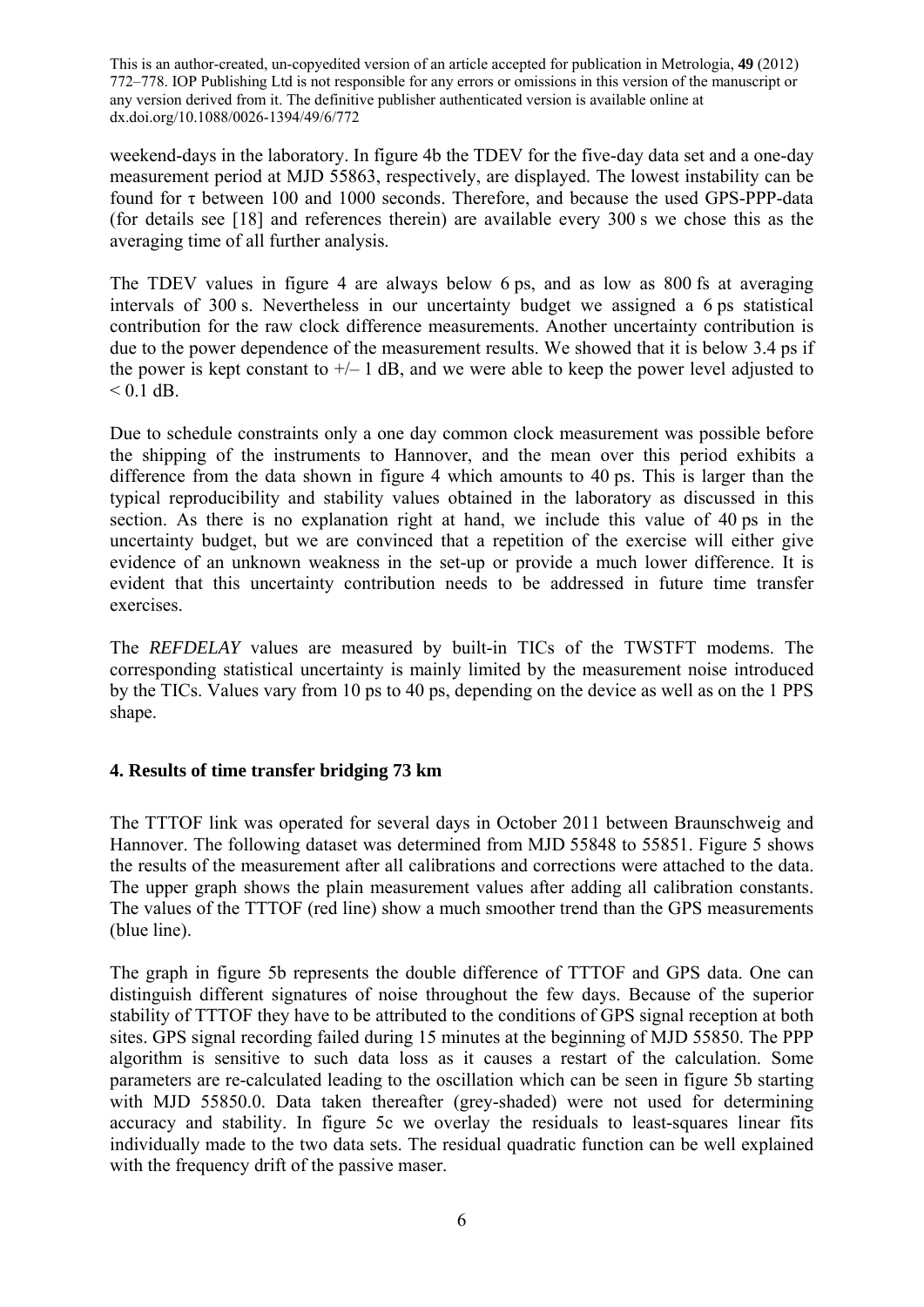In figure 6, time instability in terms of time deviation (TDEV) for local and remote links is shown. Basically one notes that the GPS PPP time transfer noise is dominant, and that the 73 km distance between the two sites causes an increase in TDEV by about a factor of 2 for averaging times longer than 1000 s. One also notes that TTTOF over 73 km allows the assessment of the maser instability with almost no noise contribution.

Table 1 contains the uncertainty budget for TTTOF calculated from the individual contributions mentioned in the sections before. The combined uncertainty is a factor 10 lower than standard values stated for GPS and TWSTFT [16, 19]. The mean value calculated from the data in figure 5b is 0.51 ns which is well within the  $1-\sigma$  combined uncertainty of the calibration delay of the GPS travelling receiver of 0.72 ns. The latter consists of a statistical and systematic contributions of  $u_A = 0.24$  ns and  $u_B = 0.68$  ns, respectively. The main components of the latter are the closure (0.31 ns) and estimated contributions from multipath, troposphere and phase ambiguities (each 0.3 ns), see [18, 19] for details.

## **5. Summary and conclusion**

We temporarily established a time transfer link using a dark telecommunication fiber bridging the distance between PTB in Braunschweig and IQ, Leibniz Universität Hannover. Accuracy and stability of the time link were analyzed and an uncertainty budget was calculated. Our technique is capable of improving time transfer and clock comparison on intermediate distances up to 100 km compared to satellite-based comparisons. We have shown that a true time transfer accuracy better than 100 ps can be achieved. In the future we plan to establish more regular comparisons of this kind which could be termed "long-baseline common-clock GPS comparisons" and study the apparent noise, to be attributed to the GPS link, as a function of satellite geometry, troposphere conditions and receiver type.

As a next step we will study locally the effect of a bi-directional optical amplifier on the transfer stability and then establish a closed loop experiment over 146 km with the two setups connected to a common clock. This will allow a better assessment of the ultimate performance of this type of time transfer.

# **Acknowledgments**

The authors thank Harald Schnatz and Gesine Grosche of PTB for helpful discussions and support when establishing the fiber connection to Hannover and acknowledge Wolfgang Schäfer, TimeTech GmbH, for providing one SATRE modem on loan base. The authors also thank Stefan Weyers for providing fountain clock data and Miho Fujieda, NICT, for her valuable input. Wenke Yang thanks China Scholarship Council for funding her one year scholarship at PTB.

## **Disclaimer**

The Physikalisch-Technische Bundesanstalt as a matter of policy does not endorse any commercial product. The mentioning of brands and individual models seems justified here,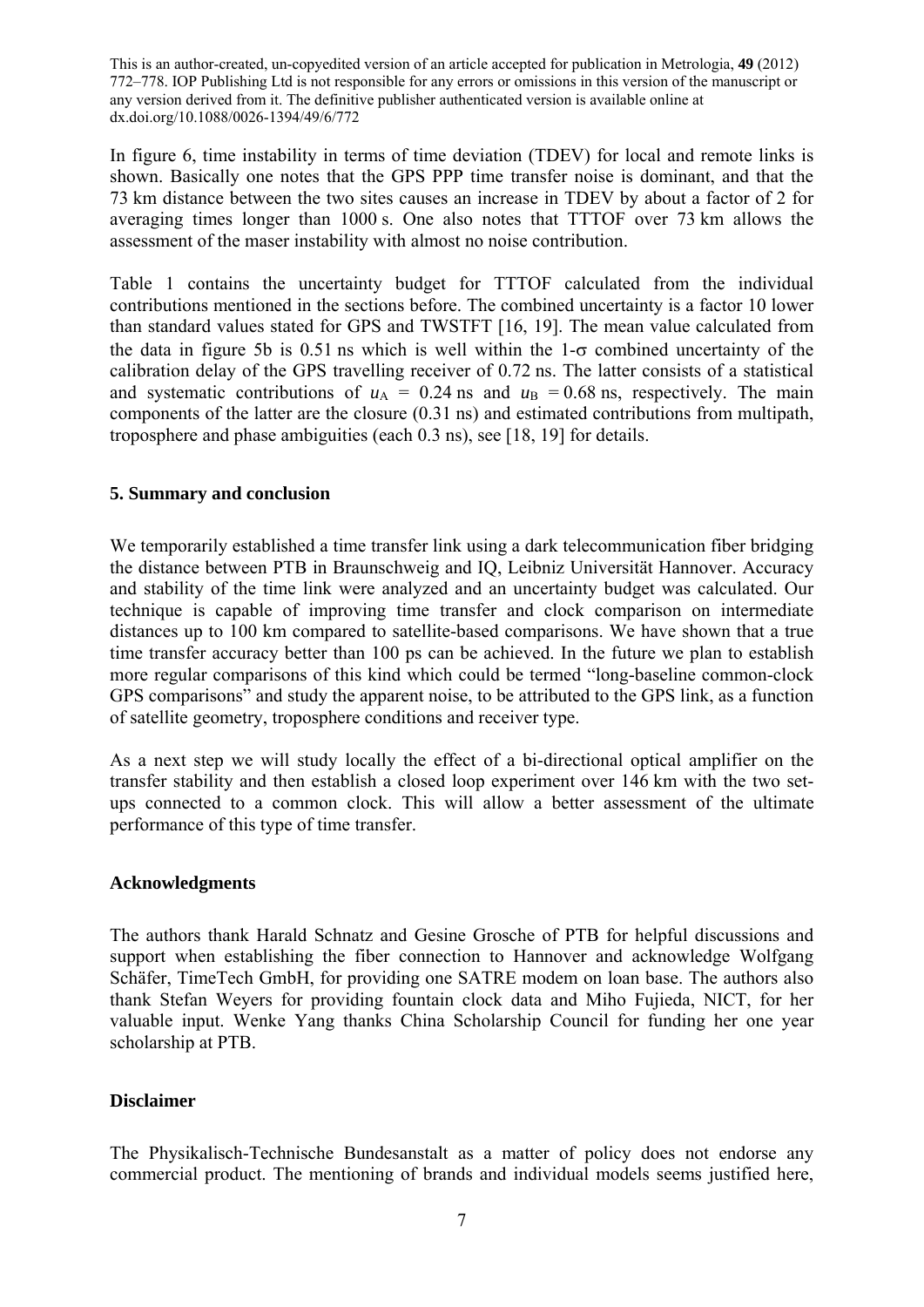because all information provided is based on publicly available material or data taken at PTB and it will help the reader to make comparisons with own observations.

#### **References**

- [1] Peik E, Sterr U 2009 The Development of Accurate Optical Clocks *PTB-Mitteilungen*, **119** Special Issue (2) 25-32
- [2] Newbury N, Williams P and Swann W 2007 Coherent transfer of an optical carrier over 251 km *Opt. Lett.* **32** 3056-8
- [3] Predehl K, Grosche G, Raupach S, Droste S, Terra O, Alnis J, Legero T, Hänsch T, Udem T, Holzwarth R and Schnatz H 2012 A 920-Kilometer Optical Fiber Link for Frequency Metrology at the 19th Decimal Place *Science* **336** 441-4
- [4] Yamaguchi A, Fujieda M, Kumagai M, Hachisu H, Nagano S, Li Y, Ido T, Takano T, Takamoto M, Katori H 2011 Direct Comparison of Distant Optical Lattice Clocks at the 10-16 Uncertainty *Appl. Phys. Exp.* **4** 082203-1-3
- [5] Lopez O, Amy-Klein A, Daussy C, Chardonnet C, Narbonneau F, Lours M and Santarelli G 2008 86-km optical link with a resolution of  $2 \times 10^{-18}$  for RF frequency transfer *Eur*. *Phys. J.* D **48** (1) 35-41
- [6] Kumagai M, Fujieda M, Nagano S and Hosokawa M 2009 Stable radio frequency transfer in 144 km urban optical fiber link *Optics Letters*, **34** (19) 2949-51
- [7] Ebenhag S-C, Hedekvist P, Jarlemark P, Emardson R, Jaldehag K, Rieck C and Löthberg P 2009 Measurements and Error Sources in Time Transfer Using Asynchronous Fiber Network *IEEE Trans. Inst. Meas.* **59** (7) 1918-24
- [8] Smotlacha V, Kuna A and Mache W 2010 Time Transfer Using Fiber Links *Proc. 24th European Frequency and Time Forum* (Noordwijk, The Netherlands, 2010)
- [9] Śliwczyński Ł, Krehlik P and Lipiński M 2010 Optical fibers in time and frequency transfer *Meas. Sci. Techn.* **21** 075302
- [10] Piester D, Fujieda M, Rost M and Bauch A 2010 Time Transfer Through Optical Fibers (TTTOF): First Results of Calibrated Clock Comparisons *Proc. 41th Annual Precise Time and Time Interval (PTTI) Meeting* (Santa Ana Pueblo, NM, USA, 2009) pp 89-99
- [11] Amemiya M, Imae M, Fujii Y, Suzuyama T, Ohshima S, Aoyagi S, Takigawa Y and Kihara M 2006 Time and Frequency Transfer and Dissemination Methods Using Optical Fiber Network *IEEJ Trans. on Fundamentals and Materials* **126** (6) 458-63
- [12] Rost M, Fujieda M and Piester D 2010 Time Transfer Though Optical Fibers: Progress on Calibrated Clock Comparisons *Proc. 24th European Frequency and Time Forum* (Nordwijk, The Netherlands, 2010)
- [13] Cacciapuoti L and Salomon Ch 2009 Space clocks and fundamental tests: The ACES experiment *Eur. Phys. J. – Spec. Top.* **172** (1) 57-68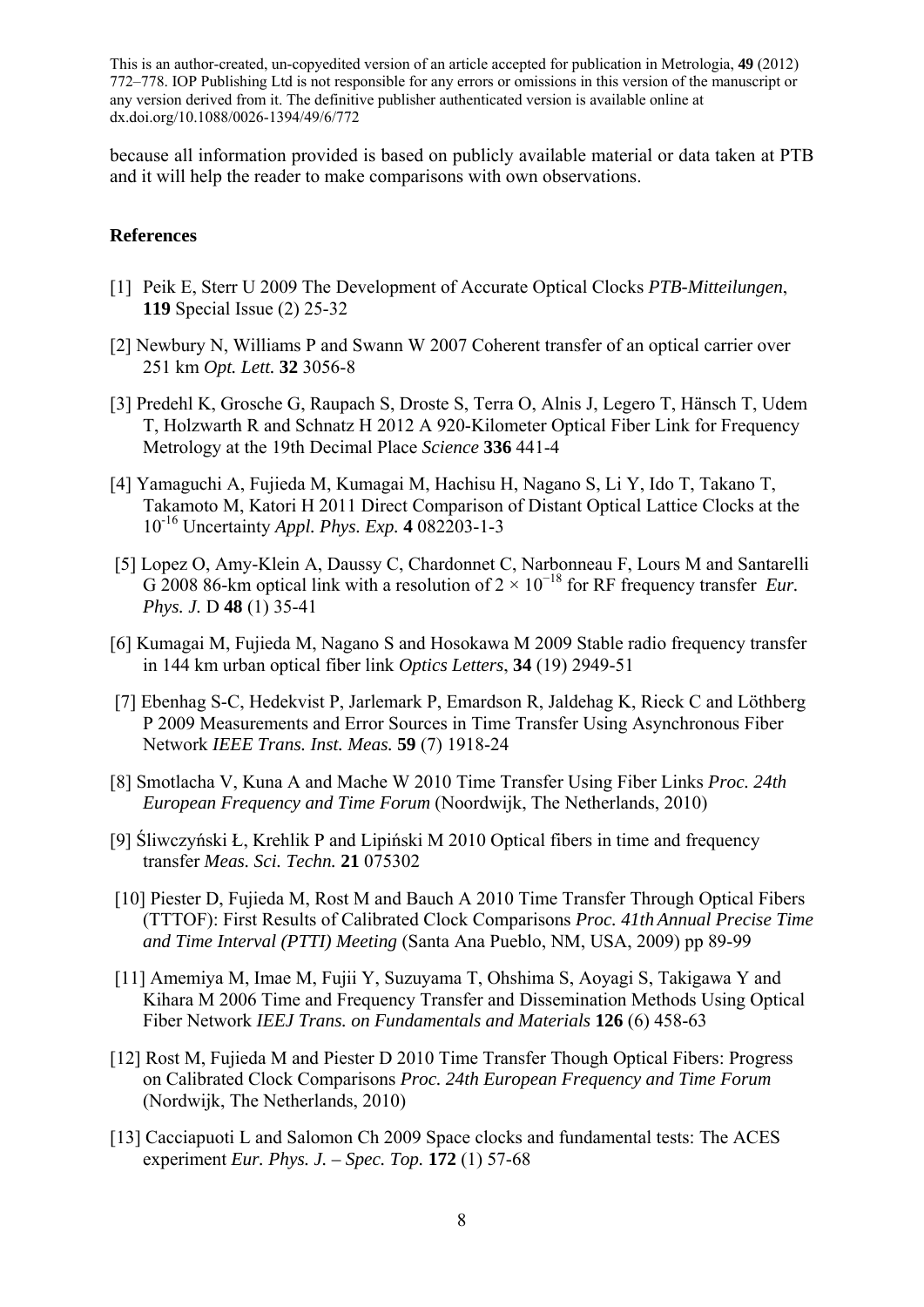- [14] Friebe J, Riedmann M, Wübbena T, Pape A, Kelkar H, Ertmer W, Terra O, Sterr U, Weyers S, Grosche G, Schnatz H and Rasel E 2011 Remote frequency measurement of the  ${}^{1}S_{0} \rightarrow {}^{3}P_{1}$  transition in laser-cooled  ${}^{24}Mg$  *New J. Phys.* **13** 125010
- [15] Terra O, Grosche G, Predehl K, Holzwarth R, Legero T, Sterr U, Lipphardt B, Schnatz H 2009 Phase-coherent comparison of two optical frequency standards over 146 km using a telecommunication fiber link *Appl. Phys. B* **97** 541-551
- [16] Piester D, Bauch A, Breakiron L, Matsakis D, Blanzano B and Koudelka O 2008 Time transfer with nanosecond accuracy for the realization of International Atomic Time *Metrologia* **45** (2) 185-98
- [17] Piester D, Rost M, Fujieda M, Feldmann T and Bauch A 2011 Remote atomic clock synchronization via satellites and optical fibers *Adv. Radio Sci.* **9** 1-7
- [18] Feldmann T 2011 *Advances in GPS based Time and Frequency Comparisons for Metrological Use* (Dissertation, Leibniz Universität Hannover)
- [19] Feldmann T, Bauch A, Piester D, Rost M, Goldberg E, Mitchell S, Fonville B 2011 Advanced GPS-based time link calibration with PTB's new GPS calibration setup *Proc. 42nd Annual Precise Time and Time Interval (PTTI) Systems and Applications Meeting*, (Reston, Virginia, USA, 2010) pp 509-26
- [20] Kouba J and Heroux P 2002 Precise Point Positioning Using IGS Orbit and Clock Products *GPS Solutions* **5** (2) 12-28

Table 1: Uncertainty Budget: The values " $u_A$  common clock difference" were determined during the calibration of the system; the values " $u_A$  link" were measured during the experiment.

|                               | uncertainty<br>contribution | uncertainty<br>value (ps) |                         |
|-------------------------------|-----------------------------|---------------------------|-------------------------|
| $u_A$ common clock difference | <b>RCD</b>                  | 6                         |                         |
|                               | REFDELAY <sub>1</sub>       | 36                        |                         |
|                               | REFDELAY <sub>R</sub>       | 10                        | total $u_A$<br>49       |
| $u_A$ link                    | <b>RCD</b>                  | 6                         |                         |
|                               | REFDELAY <sub>1</sub>       | 29                        |                         |
|                               | REFDELAY <sub>R</sub>       | 10                        |                         |
| $\mu_{\rm B}$                 | $CAB_R$ calibration         | 38                        | total $u_{\rm B}$<br>56 |
|                               | closure                     | 40                        |                         |
|                               | power variation             | 3                         |                         |
| total uncertainty             |                             | 74                        |                         |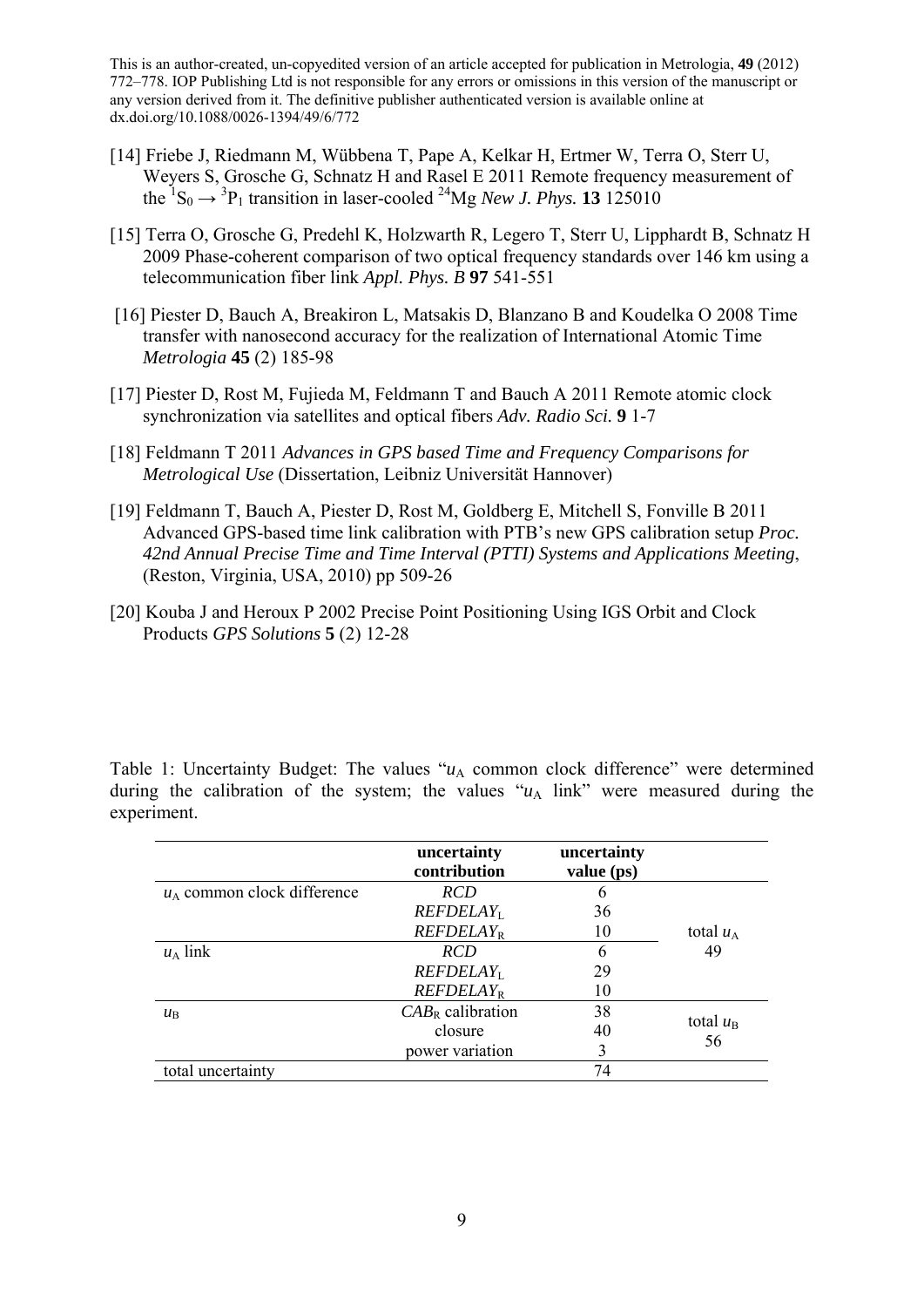

Figure 1: Schematic view of the configuration of our TTTOF experiment. The designations of equipment and measurement quantities are detailed in section 2.1 and 2.2, respectively.



Figure 2: a) Schematic view of calibration of TTTOF system and parallel used GPS calibration system, b) time transfer between Braunschweig and Hannover using both systems in parallel.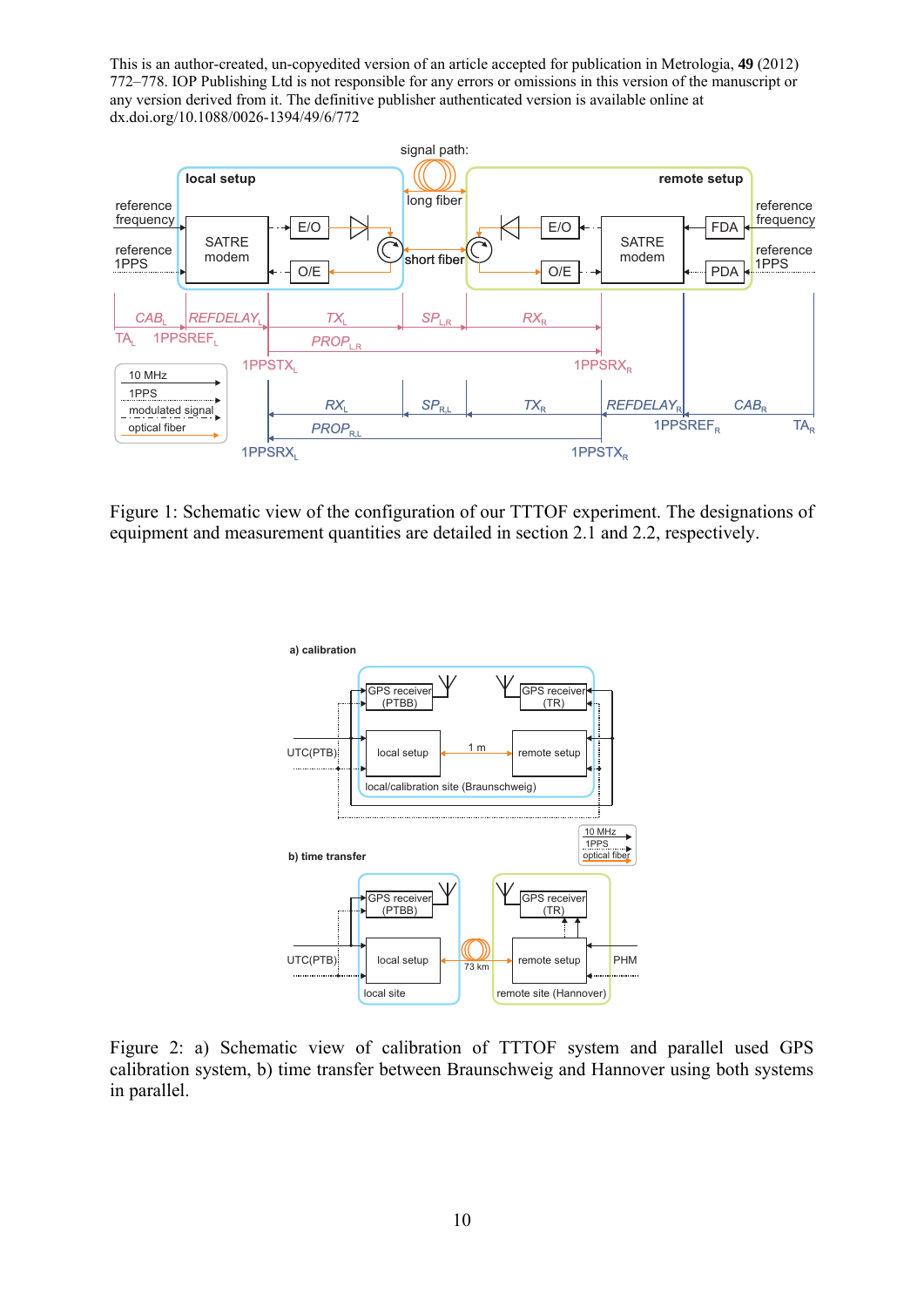

Figure 3: Sequence of raw clock differences  $RCD = (TD<sub>L</sub> - TD<sub>R</sub>)/2$  measurements using different fiber length between 250 m and 3 km, fibers on a cable drum.

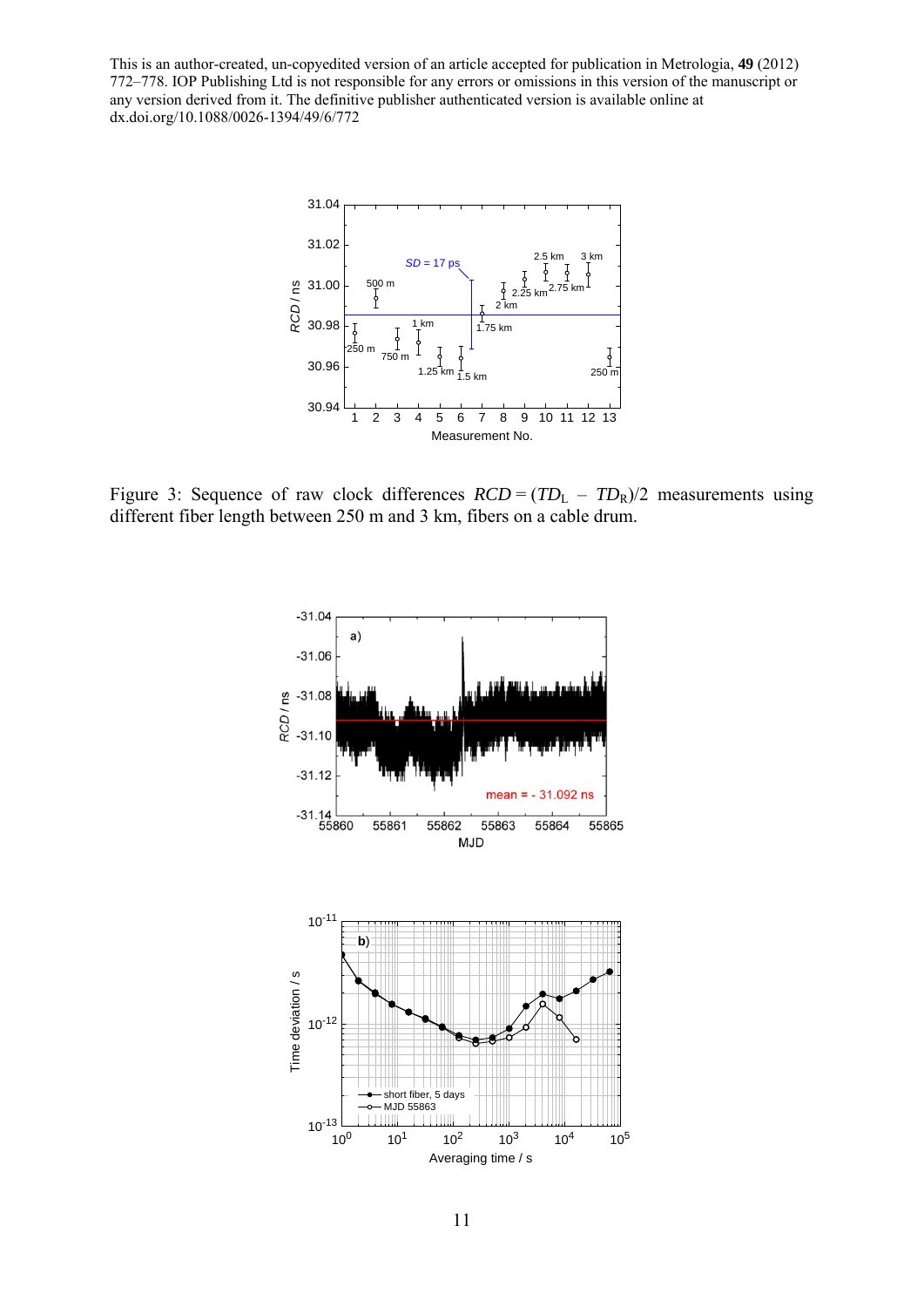Figure 4: Stability of Common Clock Difference: a) phase of raw clock differences  $RCD = (TD<sub>L</sub> - TD<sub>R</sub>)/2$ , b) instability of the 5-day dataset (full dots) and of the data taken during MJD 55863 (open dots). MJD 55860 corresponds to 26 October 2011.



Figure 5: Results of time transfer via TTTOF and GPS, a) shows the time difference between UTC(PTB) at Braunschweig and PHM at Hannover, b) illustrates the double difference while c) shows the results with PHM frequency removed individually. MJD 55848 corresponds to 14 October 2011.